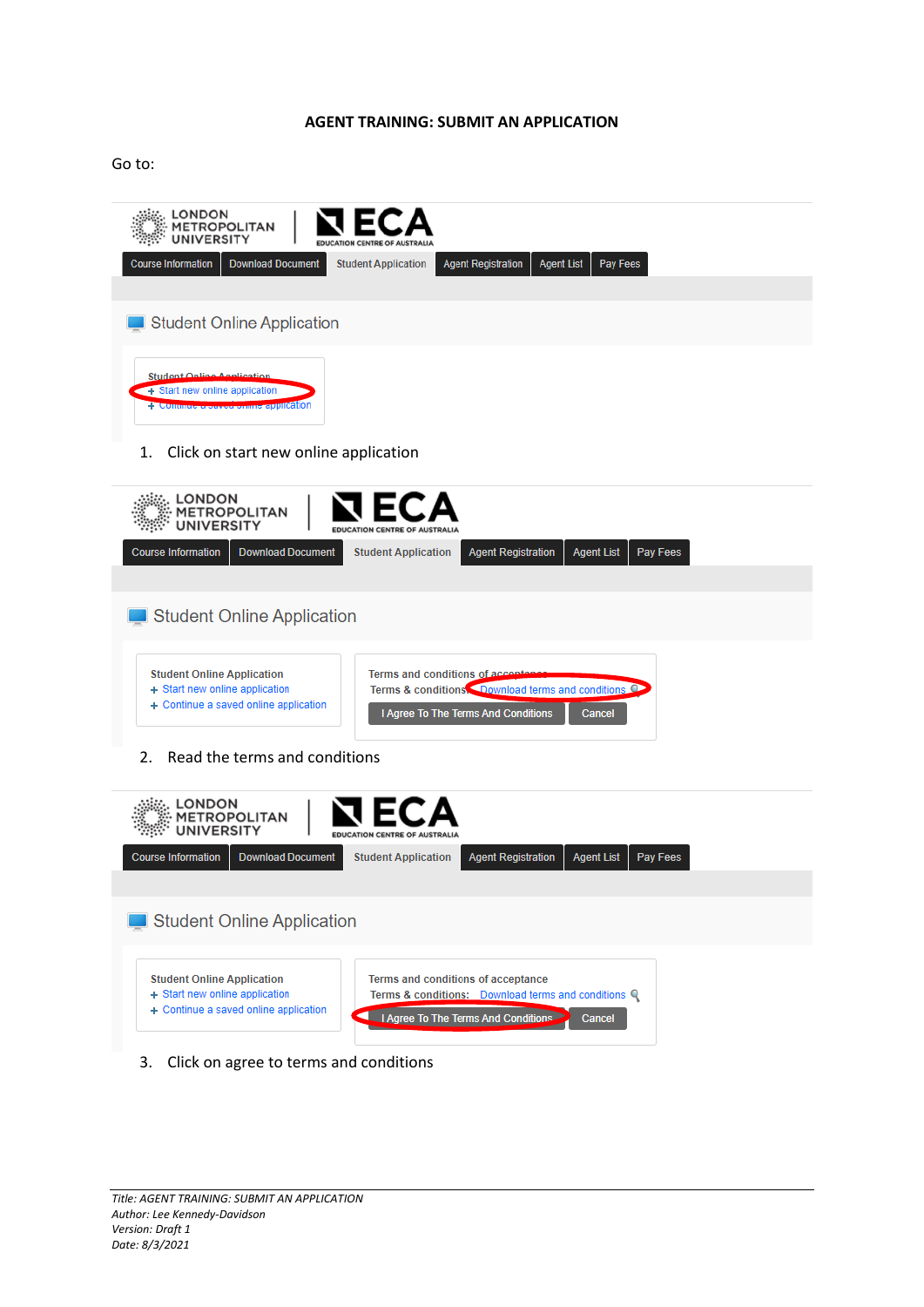| Student Online Application Step:1           |                                           |                               |
|---------------------------------------------|-------------------------------------------|-------------------------------|
| -Are you?-<br>O Overseas Student (Offshore) | O Overseas Student in Australia (Onshore) | ◯ Resident Student (Domestic) |

4. Choose the correct type of student (note overseas student in Australia (onshore)) should be chosen if the student is in England.

| <b>Personal Information-</b> |                             |               |                     |                                               |              |
|------------------------------|-----------------------------|---------------|---------------------|-----------------------------------------------|--------------|
| <b>Full Name:</b>            | Dr<br>Agent<br>$\checkmark$ | Application   | Training            |                                               |              |
| <b>Preferred Name:</b>       |                             |               |                     | Gender: ○ Male ● Female ○ Other/Not specified |              |
| Date of Birth:               | 04/03/1980<br>m.<br>9       | (Aged 41 yr.) | Email:              | agent@training.com                            |              |
| <b>Birthplace:</b>           | India                       |               |                     |                                               |              |
| <b>Country of Birth:</b>     | India                       | $\checkmark$  | <b>Nationality:</b> | Indian                                        | $\checkmark$ |
| <b>Passport No:</b>          | 123456                      |               | <b>Expiry Date:</b> | 08/04/2028<br>m                               |              |

## 5. Fill in the personal details section

| <b>Current Street Address O</b>      |                                                                                                                       |
|--------------------------------------|-----------------------------------------------------------------------------------------------------------------------|
| Country:                             | India<br>$\checkmark$                                                                                                 |
| <b>Building/Property Name:</b>       |                                                                                                                       |
| <b>Flat/Unit Details:</b>            |                                                                                                                       |
| Street Number (e.g. 205 or Lot 118): | 1234                                                                                                                  |
| <b>Street Name:</b>                  | <b>Street Name</b>                                                                                                    |
| City/Town/Suburb:                    | City                                                                                                                  |
| State:                               | <b>State</b>                                                                                                          |
| Postcode:                            | 1234                                                                                                                  |
| <b>Home Phone:</b>                   |                                                                                                                       |
| <b>Work Phone:</b>                   |                                                                                                                       |
| <b>Mobile Phone:</b>                 |                                                                                                                       |
|                                      | you have a Postal Address?(if different to your current street address) (iii) you have an Overseas/Permanent Address? |
|                                      |                                                                                                                       |

Save & Exit Go Next

- 6. Fill in the current street address information
- 7. If the student has a different postal address, click on the square and add the information
- 8. If the student has a different overseas / permanent address, click on the square and add the information
- 9. Click on go to next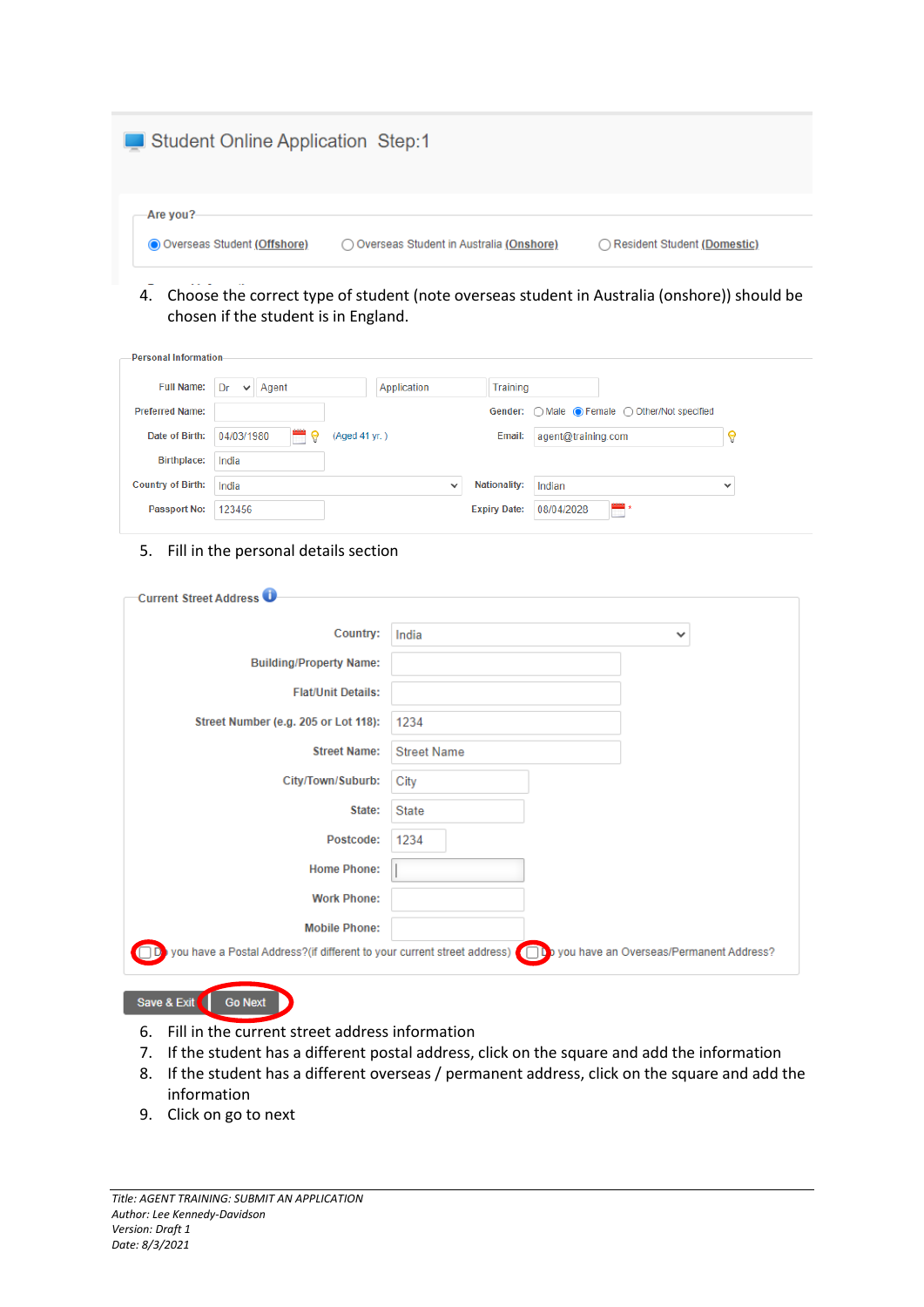| Student Online Application Step: 2                                                                                                                                                                                     |  |
|------------------------------------------------------------------------------------------------------------------------------------------------------------------------------------------------------------------------|--|
| Language and Cultural Diversity:-<br>Are you of Australian Aboriginal or Torres Strait Islander origin & No<br>(For persons of both Australian Aboriginal and Torres Strait Islander<br>origin, select the last item.) |  |
| 10. Do not make any changes to this question                                                                                                                                                                           |  |

|                                | Is English your main language? $\bigcirc$ Yes $\bigcirc$ No $\bigcirc$                                            |
|--------------------------------|-------------------------------------------------------------------------------------------------------------------|
|                                | If No, what is your language spoken at home?<br>Hindi                                                             |
|                                | Was English the language of instruction in $\bigcap$ Yes $\bigcirc$ No<br>previous secondary or tertiary studies? |
|                                | Have you completed a test of English Language Proficiency? $\bigcirc$ Yes $\bigcirc$ No                           |
| <b>English Test-</b>           |                                                                                                                   |
|                                |                                                                                                                   |
| If Yes, what test did you sit? | IELTS $\vee$                                                                                                      |
| When                           | 05/03/2021                                                                                                        |
| <b>Score Type</b>              | $\odot$ 4 skills                                                                                                  |
|                                | O Overall only                                                                                                    |
|                                | Listening Reading<br>Writing<br>Speaking<br>Overall                                                               |
| Score:                         | 0<br>0<br>0<br>0<br>0                                                                                             |

- 11. Answer each question above
- 12. If you answer yes to *have you completed a test of English Language Proficiency* the English test drop down will appear
- 13. Fill in the information based on the test results
- 14. If you answer no to *have you completed a test of English Language Proficiency,* there are no further English questions to answer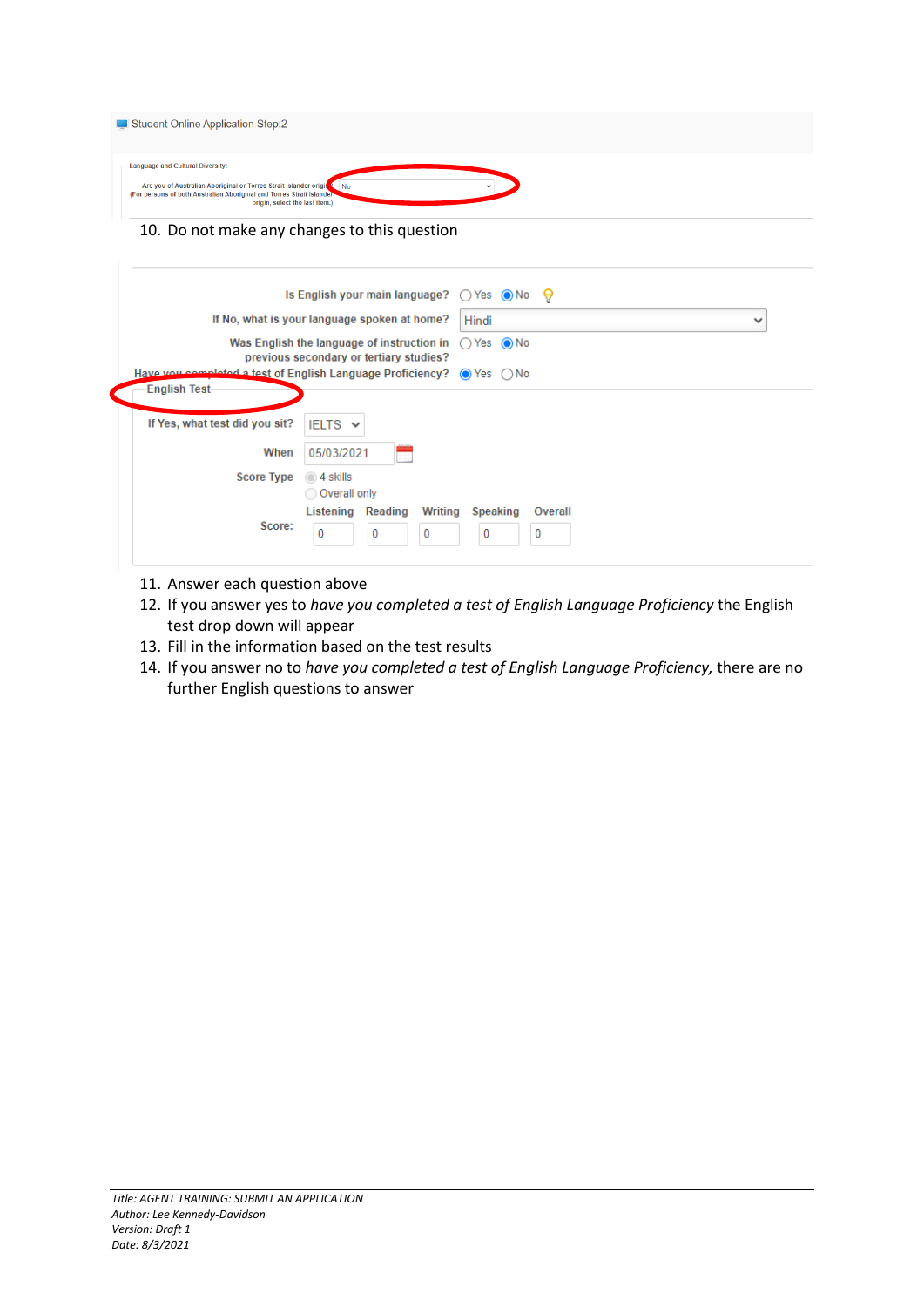| <b>Education History:-</b>                                                                        |                                                                         |
|---------------------------------------------------------------------------------------------------|-------------------------------------------------------------------------|
| I would like to add previous qualifications achieved<br><b>Previous Qualifications Achieved:-</b> |                                                                         |
|                                                                                                   | List your latest educational qualification by filling in the form below |
| <b>Qualification Level</b>                                                                        | Bachelor Degree or Higher Degree Level<br>v                             |
| <b>Qualification Name</b>                                                                         | Qual 1                                                                  |
| <b>School/Institution Name</b>                                                                    | School 1                                                                |
| <b>State/Country</b>                                                                              |                                                                         |
| <b>Year Completed</b>                                                                             | 2015                                                                    |
|                                                                                                   | <b>Add New</b><br><b>Clear</b>                                          |
| <b>Education History</b>                                                                          |                                                                         |
| No Education History Filled                                                                       |                                                                         |

15. Fill in all fields in the education history section

- 16. Then click on Add New
- 17. Repeat this step for any further education history

Employment:-

would like to add my employment history

- 18. If you are applying for the Extended Master's program, please add any employment history by clicking on the tick box
- 19. If you are applying for the Foundation program, do not add any employment history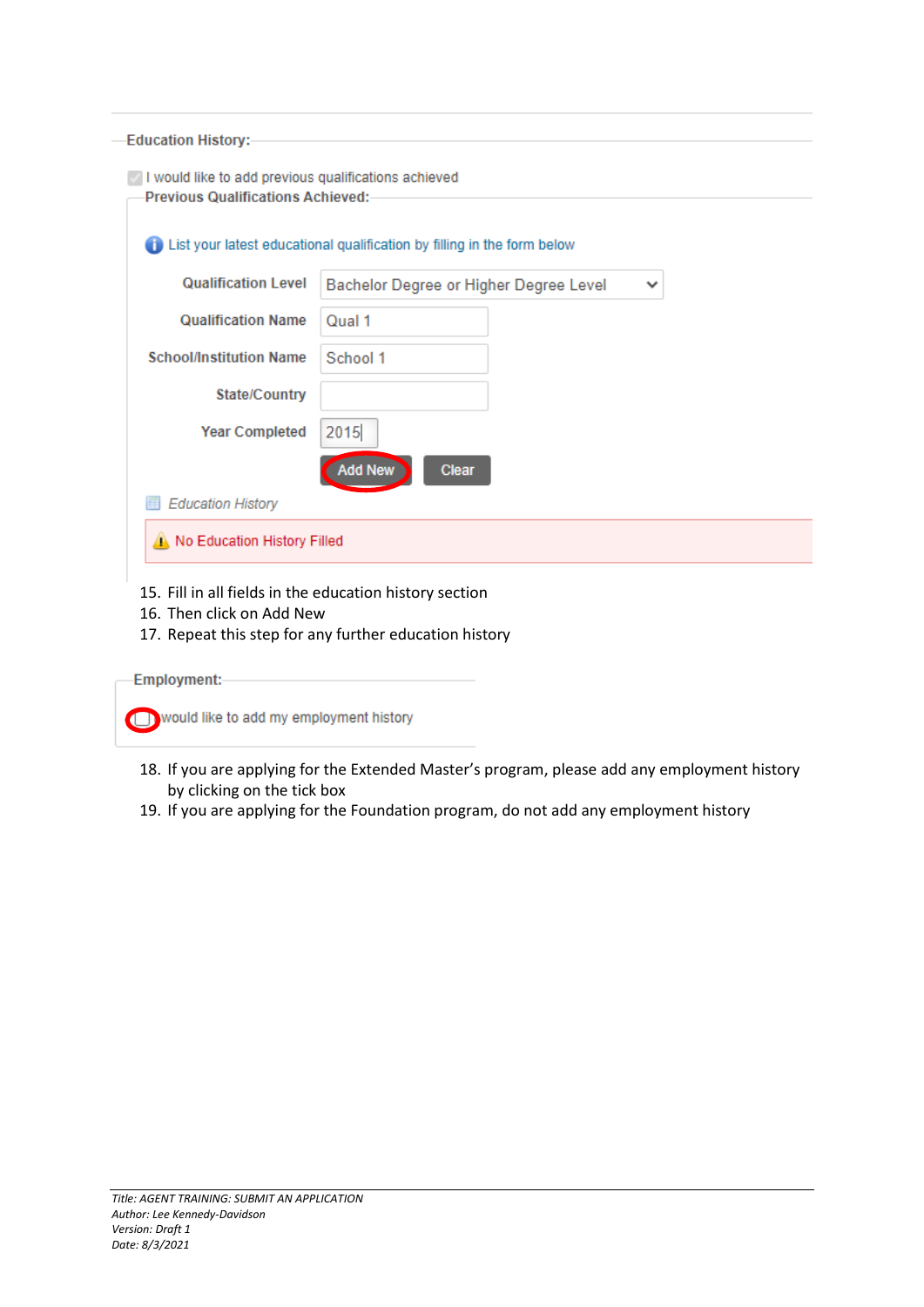| Employment:-                   |                                                                                                                     |
|--------------------------------|---------------------------------------------------------------------------------------------------------------------|
|                                | V I would like to add my employment history                                                                         |
| Œ                              | List your employment history starting from your most recent employment. You can add more than 1 employment history. |
| <b>Employer</b>                | <b>Employer 1</b>                                                                                                   |
| Occupation                     | Occupation 1                                                                                                        |
| <b>Duration From</b>           | 1/1/2020                                                                                                            |
| <b>Duration To</b>             | 1/1/2021<br>Ħ                                                                                                       |
| <b>Duties</b>                  | - duty 1<br>- duty 2<br>- duty 4                                                                                    |
|                                | <b>Add New</b><br><b>Clear</b>                                                                                      |
| <b>Employment History</b><br>Ħ |                                                                                                                     |
|                                | No Employment History Filled                                                                                        |

- 20. Add the employment information and click on Add New
- 21. Do this for each set of employment

| <b>Other Details</b>   |                             |  |
|------------------------|-----------------------------|--|
| No other details found |                             |  |
|                        |                             |  |
| Save & Exit            | << Go Back<br>Go Next $\gg$ |  |
|                        |                             |  |

22. When there is no further employment information, click on Go Next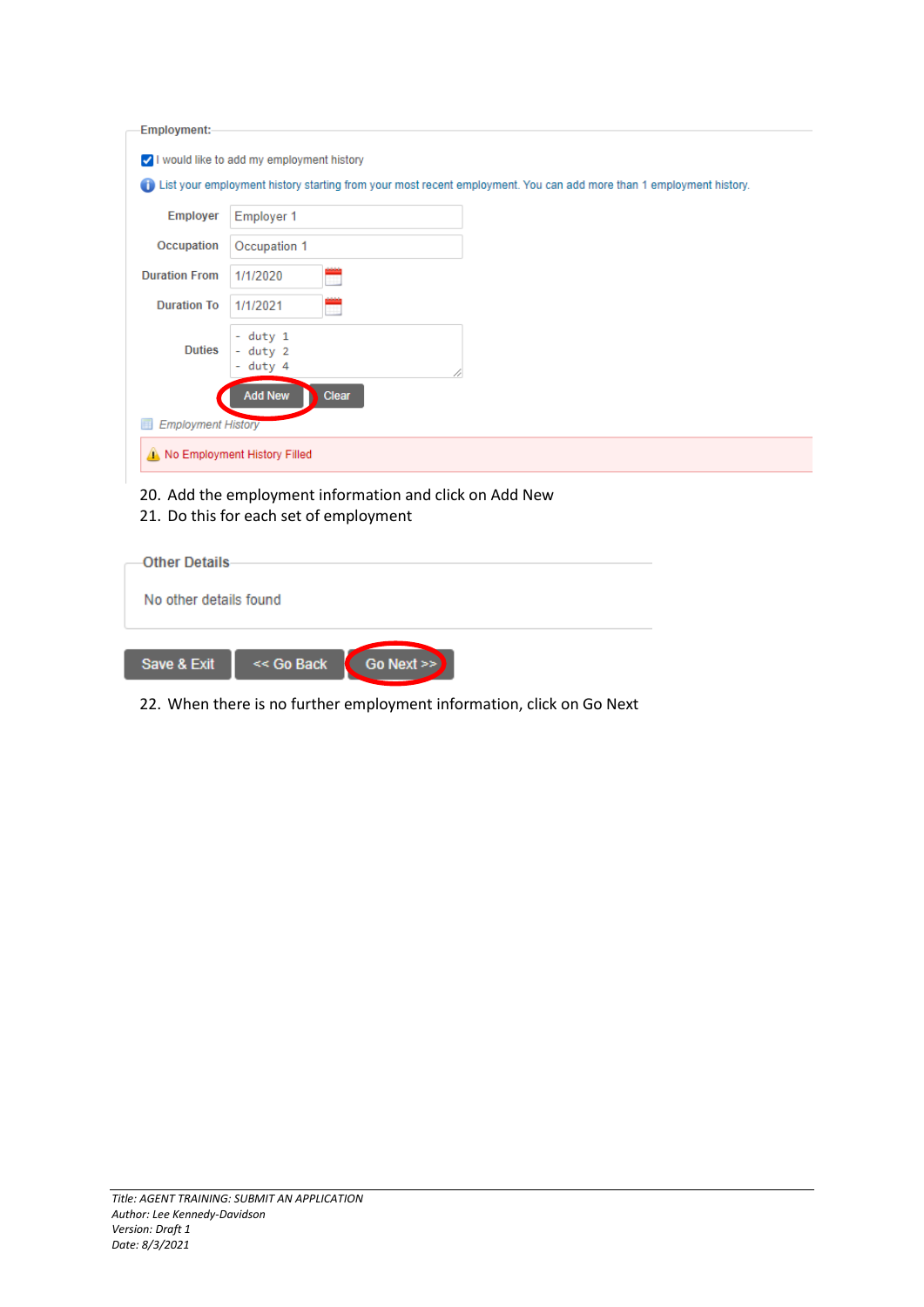| London Met University Pathway V                                                    |
|------------------------------------------------------------------------------------|
|                                                                                    |
| IFP ECS: International Foundation Programme (Engineering, Computing and Science) v |
| 10/05/2021 - 05/12/2021 $\sim$                                                     |
| No Enrol Fee Y                                                                     |
| £10,500.00<br><b>New Application Request</b>                                       |
|                                                                                    |
| OND<br><b>Add New Course</b>                                                       |
|                                                                                    |

- 23. Select the course details
	- a. Campus
	- b. Intake year
	- c. Pathway course (foundation or extended masters)
	- d. Click on add new course



- 24. The image above will appear
- 25. Click on the x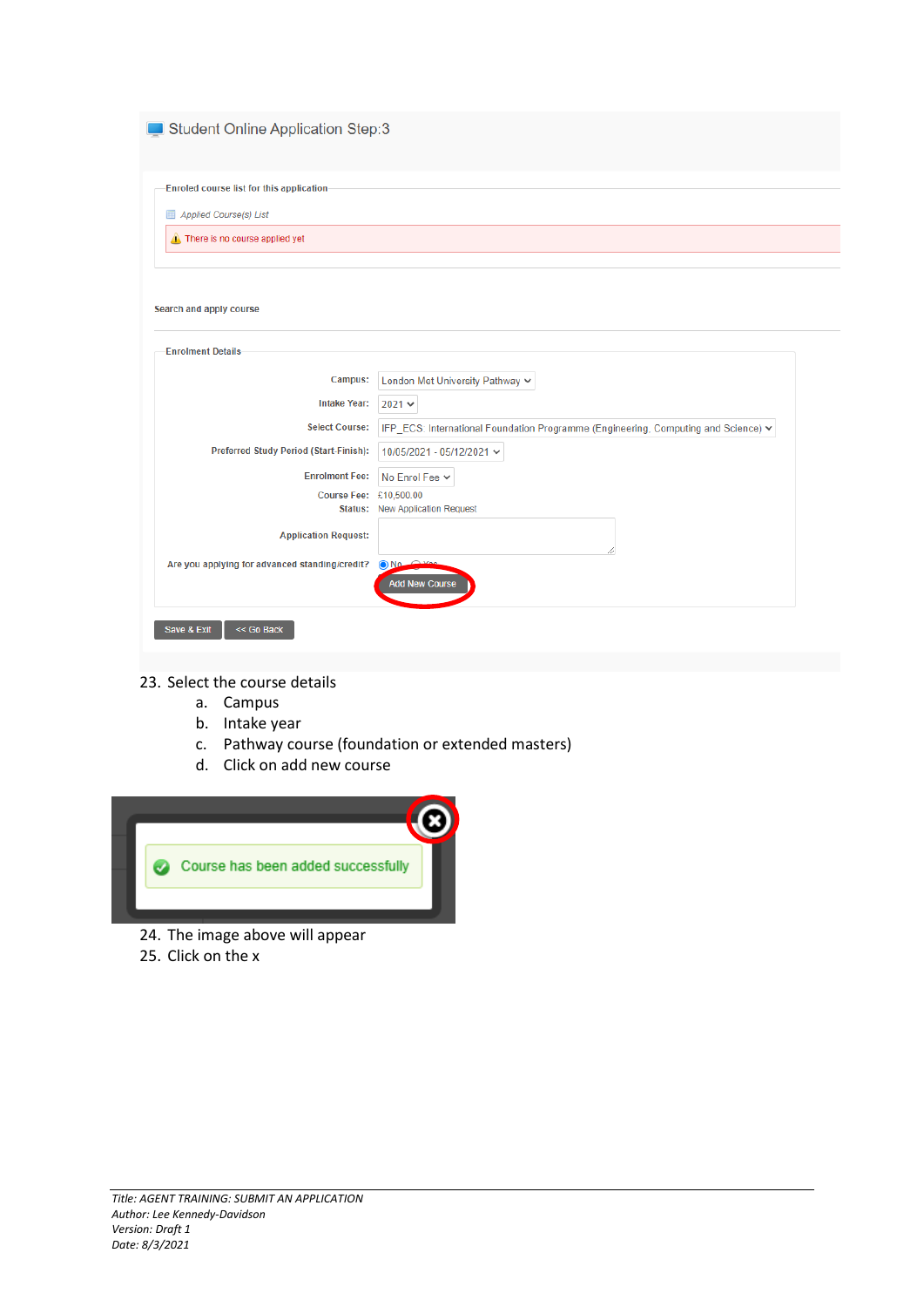|     | Œ                  | App Ref. ID: 9882600776 (agentapplication@training.com) |                   |                  | Add Selected Course Zave& Exit Go Back Step | Go Next Step  |
|-----|--------------------|---------------------------------------------------------|-------------------|------------------|---------------------------------------------|---------------|
|     |                    |                                                         |                   |                  |                                             |               |
|     | <b>Finish Date</b> | <b>Status</b>                                           | <b>Course Fee</b> | <b>Enrol Fee</b> | <b>Special Condition</b>                    | <b>Action</b> |
| 121 | 05 Dec 2021        | <b>New Application Request</b>                          | £10,500.00        | £0.00            |                                             | ø             |

26. You have chosen the pathway course, now you need to choose the principal course. Its important that you pick the right course so the start dates match.

|                | Student Online Application Step:3                                  |                                |                               |             |                    | App Ref. ID: 9882600776 (agentapplication@training.com) |            |       |                                    |        |
|----------------|--------------------------------------------------------------------|--------------------------------|-------------------------------|-------------|--------------------|---------------------------------------------------------|------------|-------|------------------------------------|--------|
|                | -Enroled course list for this application-                         |                                |                               |             |                    |                                                         |            |       |                                    |        |
|                | Applied Course(s) List                                             |                                |                               |             |                    |                                                         |            |       |                                    |        |
|                | Course ID Course Name                                              | Attempt At Provider            | Campus                        | Start Date  | <b>Finish Date</b> | Status                                                  | Course Fee |       | <b>Enrol Fee Special Condition</b> | Action |
| <b>EMP SCD</b> | Extended Masters Programme (School of Computing and Digital Media) | London Metropolitan University | London Met University Pathway | 21 Jun 2021 |                    | 12 Sep 2021 New Application Request                     | £5,500.00  | £0.00 |                                    | ø      |
| <b>MS DAT</b>  | MSc Data Analytics                                                 | London Metropolitan University | London Met University Pathway | 20 Sep 2021 | 18 Sep 2022        | New Application Request                                 | €13.750.00 | £0.00 |                                    | ø      |
|                |                                                                    |                                |                               |             |                    |                                                         |            |       |                                    |        |

27. When you have both courses chosen, check that the dates match 28. Click on go to next step and continue filling out the form

| -How did you hear about us?-           |                |
|----------------------------------------|----------------|
| How did you first hear about us? Agent | ີ              |
| Please provide more details: Other     | $\overline{a}$ |

## 29. Select Agent and Other in the two dropdowns



30. This question defaults to no and should be left as no

|                                                                            |                                                                                                                      | $\Box$ 13 -intellectual                                                                                                                                                                                                                      |  |
|----------------------------------------------------------------------------|----------------------------------------------------------------------------------------------------------------------|----------------------------------------------------------------------------------------------------------------------------------------------------------------------------------------------------------------------------------------------|--|
|                                                                            | □ 15 -Mental Illness                                                                                                 | □ 16 -Acquired Brain Impairment                                                                                                                                                                                                              |  |
| $\Box$ 17 -Vision                                                          | □ 18 -Medical Condition □ 19 -Other                                                                                  |                                                                                                                                                                                                                                              |  |
| 99 -Not Specified                                                          |                                                                                                                      |                                                                                                                                                                                                                                              |  |
|                                                                            |                                                                                                                      |                                                                                                                                                                                                                                              |  |
|                                                                            |                                                                                                                      |                                                                                                                                                                                                                                              |  |
| advice on support services, equipment and facilities which may assist you? | (You may indicate more than one area.) $\Box$ 14 - Learning<br>Would you like to receive $\bigcap$ Yes $\bigcirc$ No | Do you consider yourself to have a disability, impairment or long-term condition? ● Yes  are No C Not Stated/Prefer Not to Say<br>If YES, indicate the areas of disability, impairment or long-term condition: □11-Hearing/Deaf □12-Physical |  |

31. All students must answer this question. The answer is no, the other fields will not appear. If the student says yes, lease select the type(s) and whether the student needs support.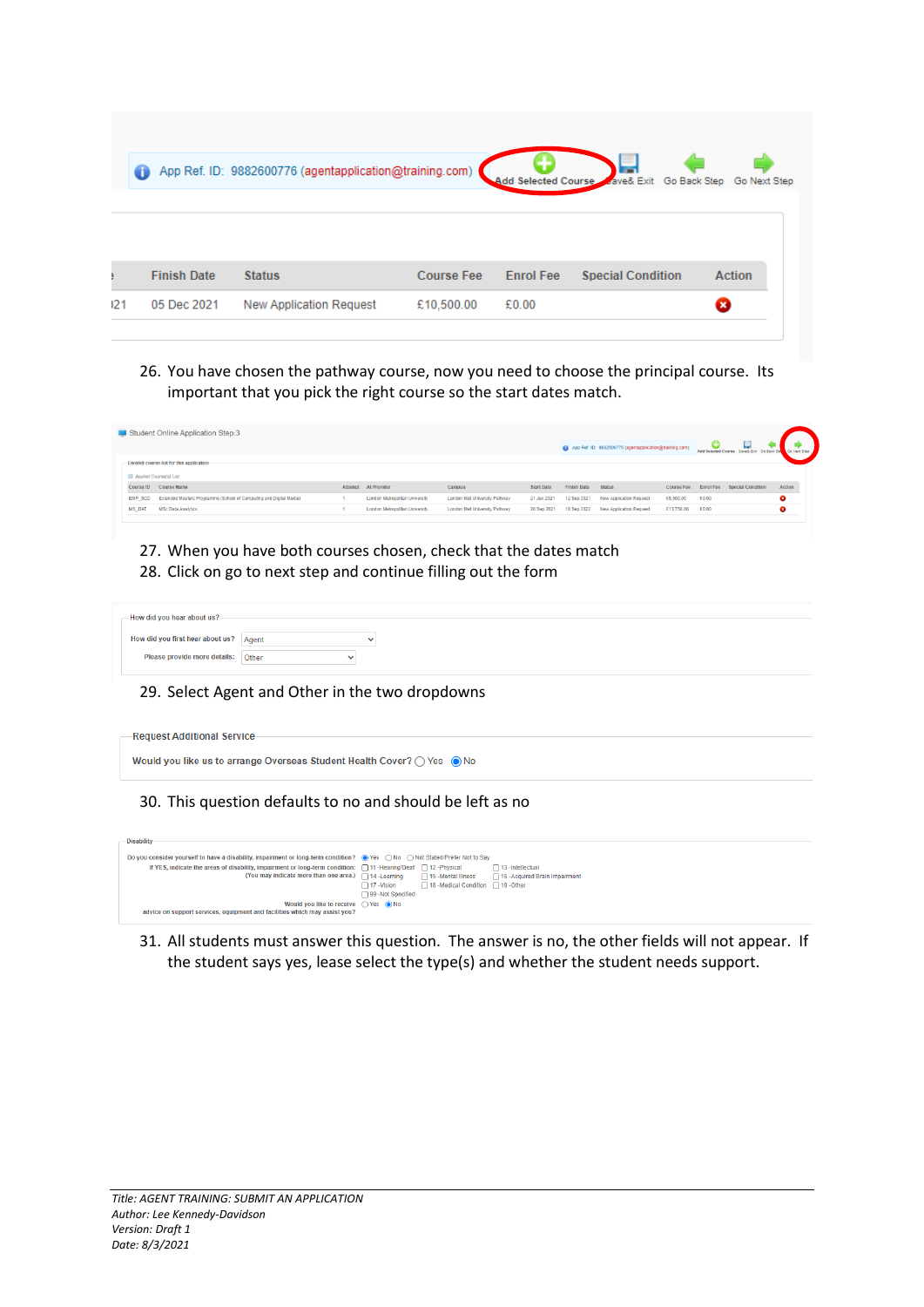| <b>Emergency Contact-</b>                                   |                             |  |
|-------------------------------------------------------------|-----------------------------|--|
| <b>Contact Person:</b>                                      | Contact 1                   |  |
| Contact Type: Emergency                                     |                             |  |
| <b>Relationship:</b>                                        | Relationship 1              |  |
| <b>Address:</b>                                             | Address <sub>1</sub>        |  |
| Phone:                                                      | Phone 1                     |  |
| Email:                                                      | Email@email.com             |  |
| <b>Other Application Details-</b><br>No other details found |                             |  |
| Save & Exit                                                 | << Go Back<br>Go Next $\gg$ |  |

32. Enter the emergency contact information and click on Go Next



33. The alert will pop up, click on Continue without OSHC

The Application Preview page will now appear. This shows a summary of the information already entered. Please review the information. If any changes need to be made click on the edit icon.



If there are no changes, click on confirm.